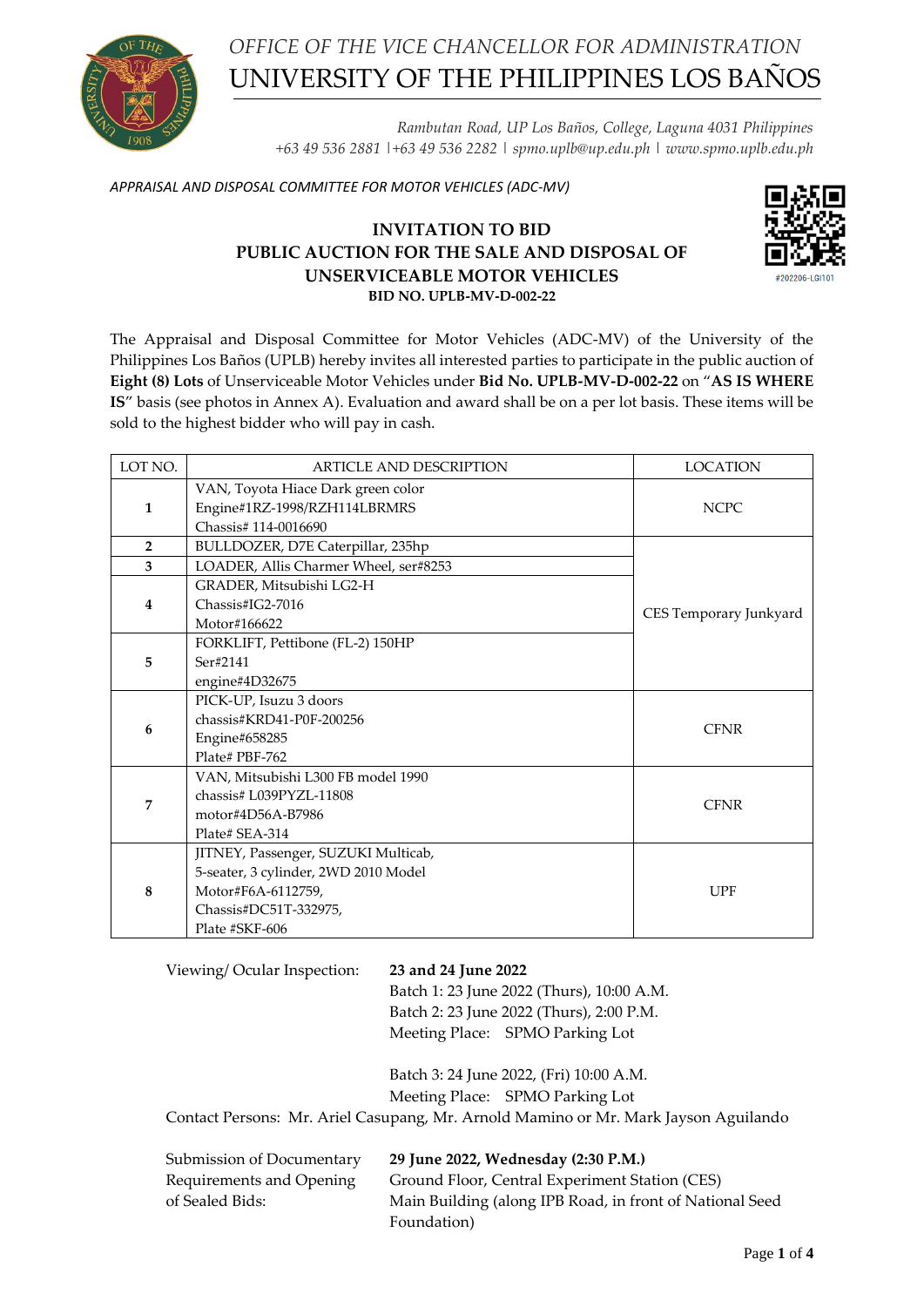

*Rambutan Road, UP Los Baños, College, Laguna 4031 Philippines +63 49 536 2881 |+63 49 536 2282 | spmo.uplb@up.edu.ph | www.spmo.uplb.edu.ph*

### *APPRAISAL AND DISPOSAL COMMITTEE FOR MOTOR VEHICLES (ADC-MV)*

Prospective bidders must submit the following documents during the scheduled opening of sealed bids:

a) copy of BIR Registration b) copy of Updated Mayor's permit c) copy of DTI Registration d) Sealed bid (properly accomplished and duly signed bid form) e) Bidder's Bond in the form of cash in the amount equivalent to at least ten percent (10%) of the Total Bid Offer.

Sealed bids shall be addressed to:

The Chair Appraisal and Disposal Committee for Motor Vehicles (ADC-MV) University of the Philippines Los Baños College, Laguna

The Bidder can bid for one or more lots. The Bidder with the highest bid price and whose offer is considered the most advantageous to the university shall be awarded and declared as the "Winning Bidder", provided the offer shall not be less than the minimum bid set by the ADC-MV. The winning bidder's payment for the awarded item/s may either be thru Cash or Online (please follow the instructions in Annex B).

Withdrawal/hauling of the sold item/s should be done by the winning bidder/s within ten (10) government working days after receipt of the award. Otherwise, a storage fee of **One Hundred Pesos (P100.00) per lot/day** shall be charged to the winning bidder. Failure to claim/haul the item/s after **fifteen (15) days from receipt of the award** will result in the cancellation of the award and bidder's bond forfeited.

The UPLB reserves the right to reject any or all bids without offering any reason, waive any defect therein and make an award to the bidder whose proposal is most advantageous to the University. The UPLB likewise assumes no obligation for whatever losses that may be incurred by the bidders in the preparation of the bids nor does it guarantee that the award shall be made.

> (Sgd.) **DR. VICTOR A. RODULFO, JR.** Chair, ADC-MV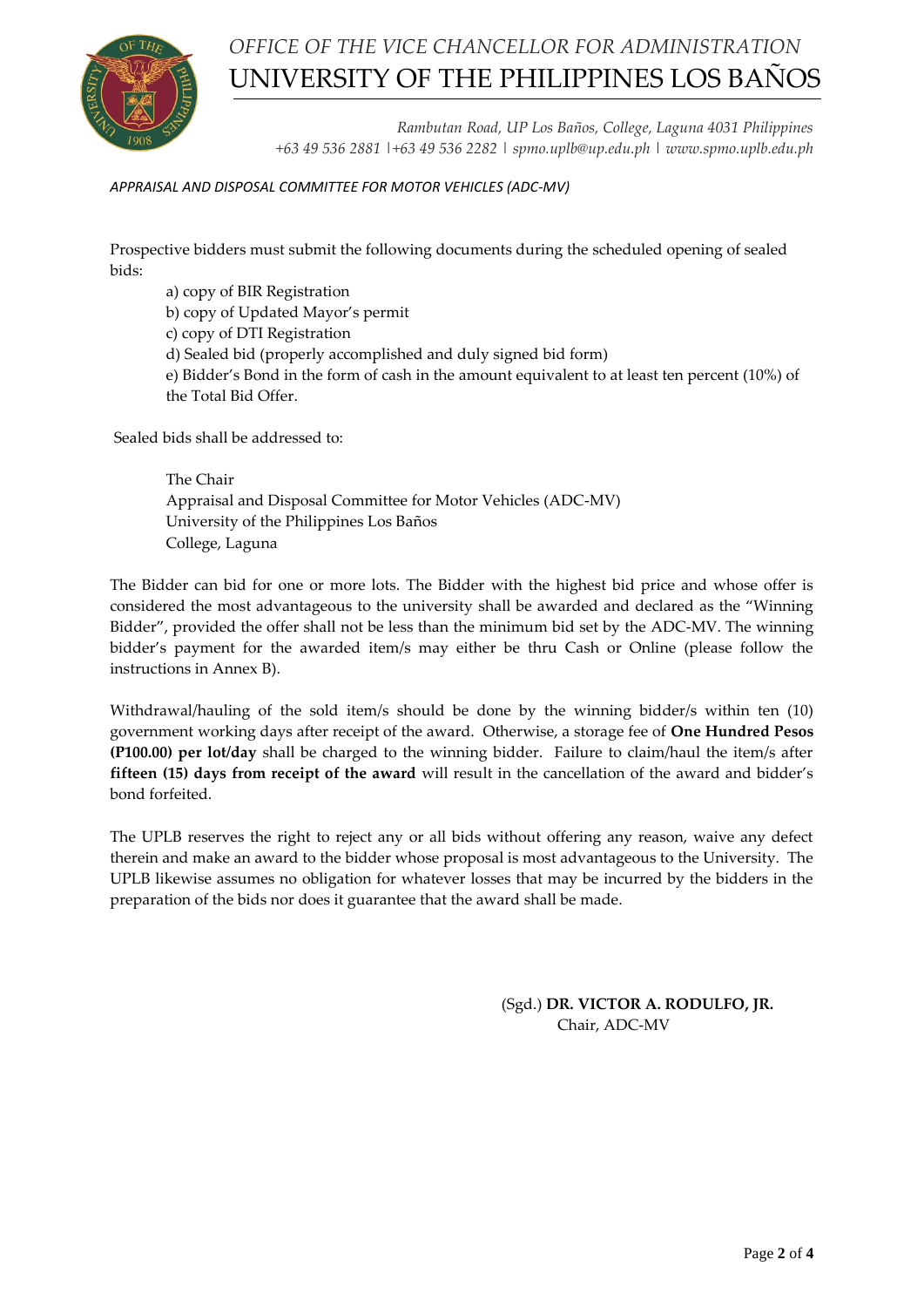

*Rambutan Road, UP Los Baños, College, Laguna 4031 Philippines +63 49 536 2881 |+63 49 536 2282 | spmo.uplb@up.edu.ph | www.spmo.uplb.edu.ph*

#### *APPRAISAL AND DISPOSAL COMMITTEE FOR MOTOR VEHICLES (ADC-MV)*

### ANNEX A **EIGHT (8) LOTS OF UNSERVICEABLE MOTOR VEHICLES (UPLB-MV-D-002-22)**

LOT 1: VAN, Toyota Hiace



LOT 3: LOADER, Allis Charmer Wheel

LOT 5: FORKLIFT, Pettibone



LOT 2: BULLDOZER, D7E Caterpillar 235hp

LOT 4: GRADER, Mitsubishi



LOT 6: PICK-UP, Isuzu



LOT 7: VAN, Mitsubishi L300



LOT 8: JITNEY, Passenger